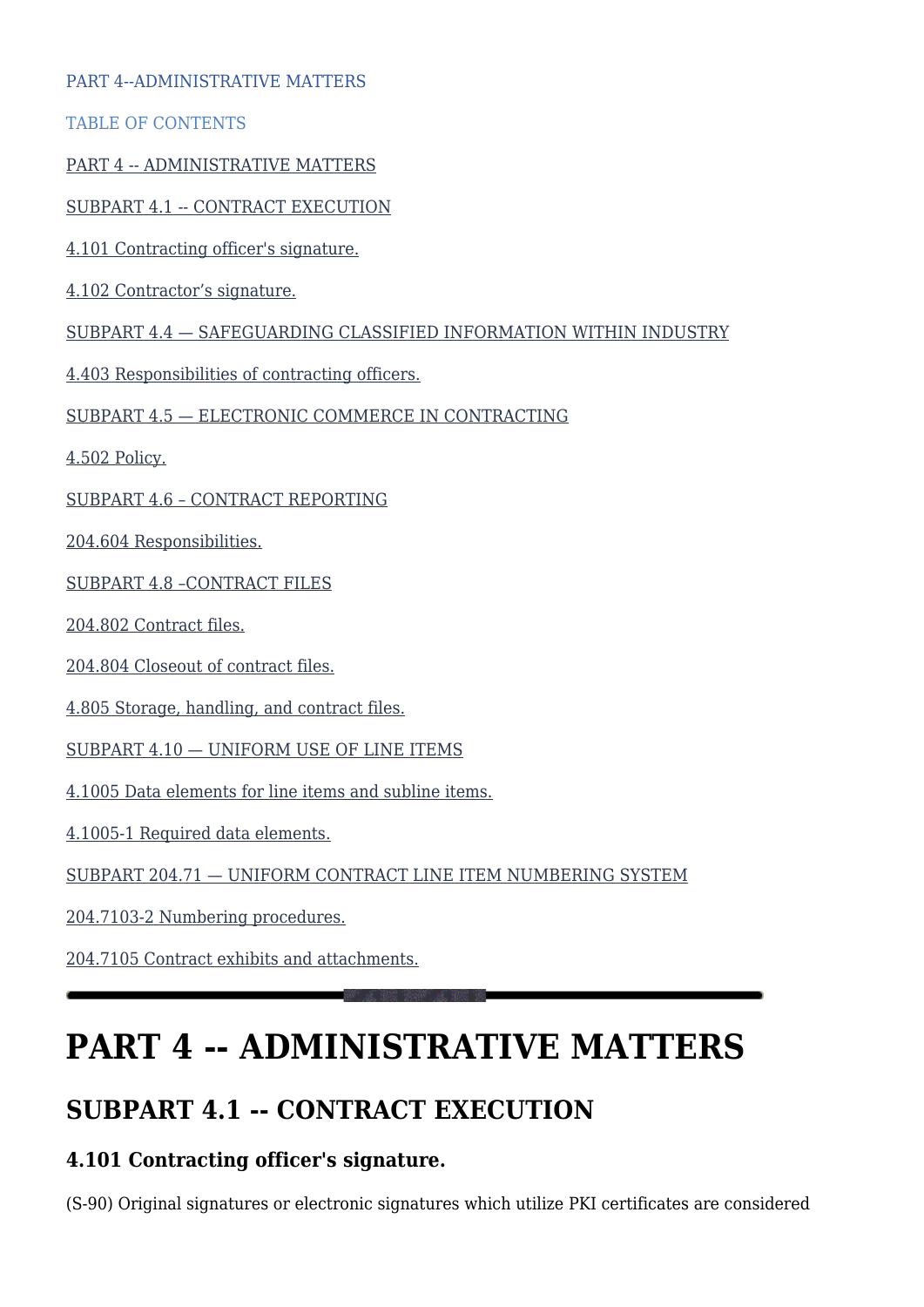binding and legal.

(S-91) Automatic telecommunications contract/order modifications that account for usage charges marked with IDEAS Generated Auto-Modification signature blocks are considered binding and legal.

#### **4.102 Contractor's signature.**

(S-90) All negotiated contract awards, both sole source and competitive, shall include the contractor's signature on the award form.

### **SUBPART 4.4 — SAFEGUARDING CLASSIFIED INFORMATION WITHIN INDUSTRY**

### **4.403 Responsibilities of contracting officers.**

(c)(1) Instructions for filling out DD Forms 254 can be found on the [Industrial Security SharePoint](https://disa.deps.mil/ORG/MP6/mp61/industrialsecurity/Shared%20Documents/Forms/AllItems.aspx) site.

(S-90) Solicitations shall not be released without an approved/signed DD Form 254. The HCO can waive this requirement.

(S-91) After the source selection recommendation has been made and the contracting officer intends to process the award documentation, the contracting officer shall provide the PMO with the successful offeror's DD Form 254, which includes the contract/order number. The DD254 and PWS/SOO/SOW will be reviewed by the mission partner Security Manager and sent (for DISA requirements) to MP6 Industrial Security for review/approval; allow 5 business days. The mission partner Security Manager will forward the approved DD Form 254 to PSD.

# **SUBPART 4.5 — ELECTRONIC COMMERCE IN CONTRACTING**

### **4.502 Policy.**

(d) Electronic signatures are created using an individual's PKI certificate or signed scanned documents. If a document is not PKI enabled, utilize software (AdobePro) to sign the document. The documents should be scanned into .pdf format to file in EDMS.

# **SUBPART 4.6 – CONTRACT REPORTING**

### **204.604 Responsibilities.**

(S-90) The Contract Action Report (CAR) will be completed and executed at time of award or modification issuance unless FPDS system issues prevent execution. At no time, should the inability to execute a CAR prevent a timely award or modification issuance. In these events, the CAR should be executed as soon as possible within three business days.

(S-91) For telecommunication contracts/orders, an automatic CAR may be used for recurring price changes associated with usage for contracts/orders in the Integrated Defense Enterprise Acquisition System (IDEAS). IDEAS will create an automatic CAR to report the obligation in the FPDS-NG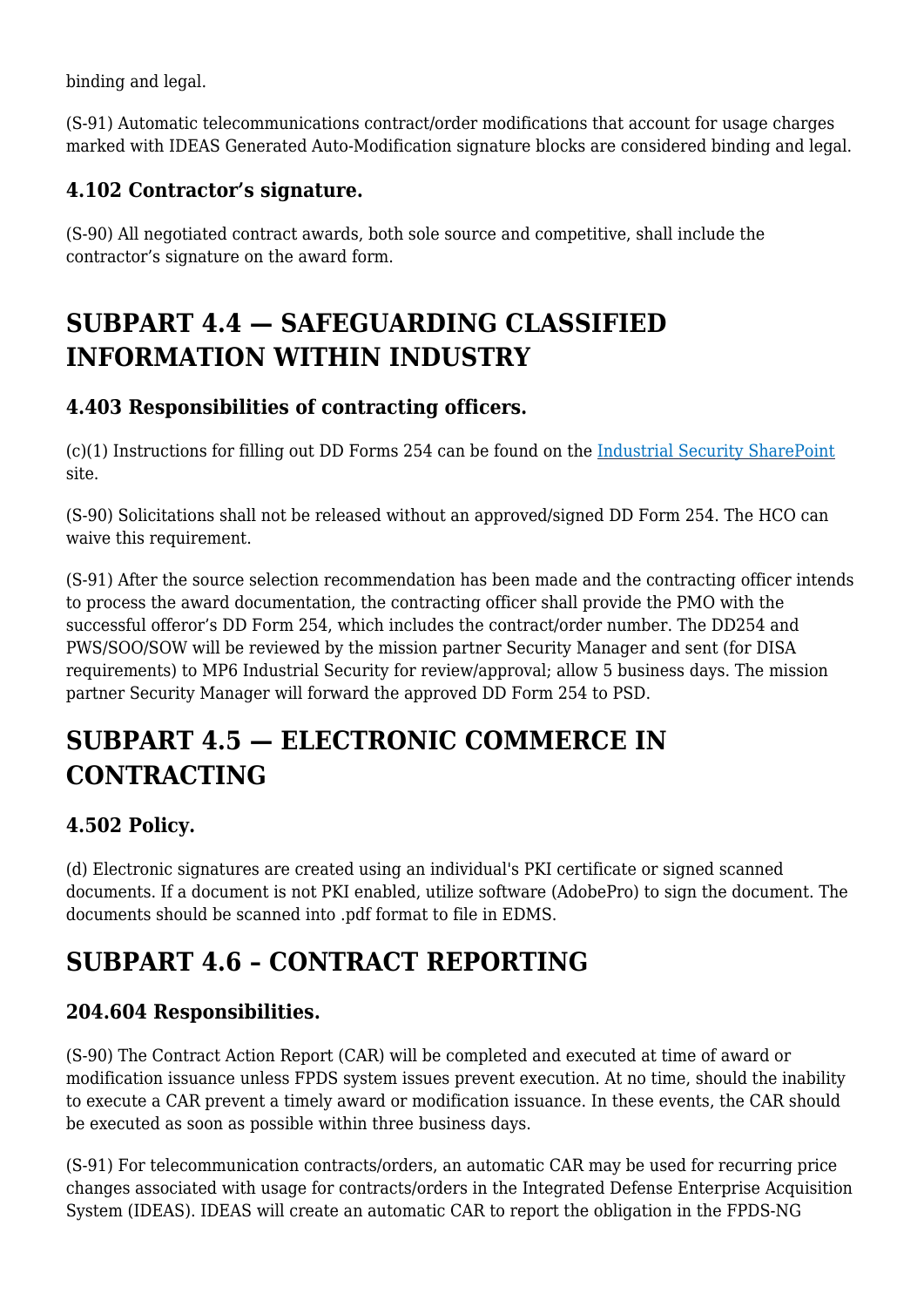reporting system after the automatic modification is executed. Monthly CARs based on each modification will be reported to FPDS-NG automatically against the individual contracts/orders. Each automatic CAR will increase the obligation and the lifecycle cost of the contract/order each month that usage is recorded.

# **SUBPART 4.8 –CONTRACT FILES**

#### **204.802 Contract files.**

(S-90) The contracting officer shall use the contract file checklist applicable to the procurement and file the completed contract file checklist and any required supporting documents in the Electronic Document Management System (EDMS) contract file. Contract Specialists using the Procurement Action Lead Time (PALT) Tracking Application (PTA) shall export the contract checklists out of the PTA and file the checklist into EDMS in accordance with the Standard Operating Procedure for the PTA. The required checklists for procurements accomplished in accordance with FAR Part 8.4/Federal Supply Schedules and FAR Part 16.5/Indefinite Delivery Contracts, FAR Part 12/Acquisition of Commercial Items, FAR Part 13/Simplified Acquisition Procedures, FAR Part 15/Contracting by Negotiation, IDIQ CSA Orders, and Inquiry/Quote/Order (IQO) Contracts are incorporated into the PTA. If the Contracting Officer is not using the PTA checklist, the contract file checklists for the awards and modifications located in [DARS PGI](https://disa.deps.mil/org/PL2/Pages/DITCORefs.aspx) 204.802(S-90) shall be used. A new contract file checklist is required for each new procurement action.

(S-91) When using the Integrated Defense Enterprise Acquisition System (IDEAS), the system is the checklist and leads the user through the process by issuing various tasks when required. Therefore, (S-90) is not applicable when using IDEAS.

### **204.804 Closeout of contract files.**

#### (S-90) Responsibilities

- 1. Contract Closeout Team is responsible for the financial portion of the closeout process, (e.g final payment, modification deobligations, reporting to RMC).
- 2. The Procuring/Administrative contracting officer is responsible for all other contract administration issues (e.g., property, CORs, terminations, data rights).

(S-91) The contract closeout process shall begin upon contract expiration.

### **4.805 Storage, handling, and contract files.**

(a) Contract files will be maintained for a period of 10 years to support financial audits as required by the Financial Management Regulation Vol 1, Chapter 9.

### **SUBPART 4.10 — UNIFORM USE OF LINE ITEMS**

#### **4.1005 Data elements for line items and subline items.**

#### **4.1005-1 Required data elements.**

 $(a)(5)(i)(B)$ ,  $(C)$ , and  $(D)$ 

(S-90) When awarding telecommunications contracts for usage or variable charge